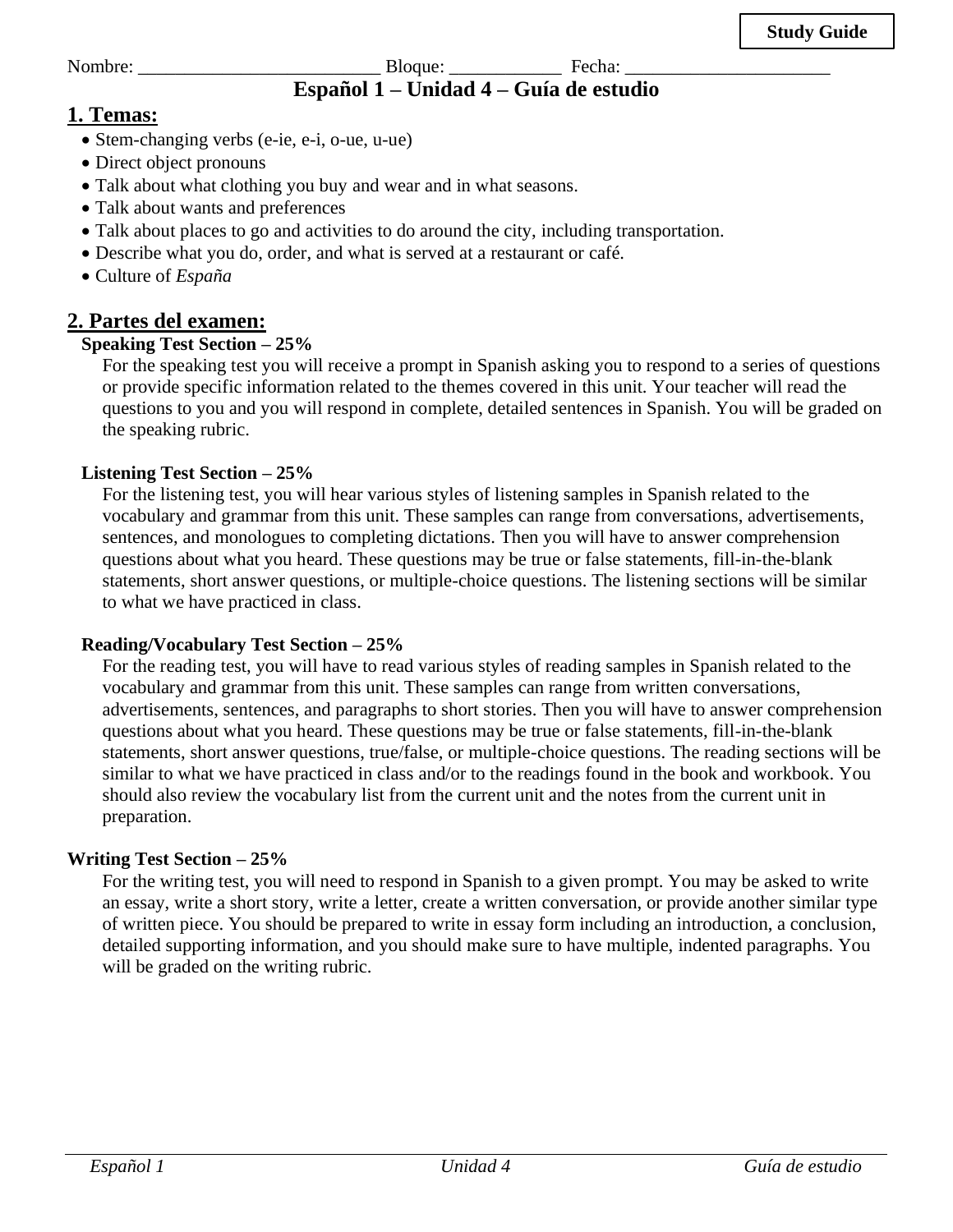# **3. Vocabulario:**

| El centro comercial             | Shopping center; mall             | El cine                        | Movie theater; the movies |
|---------------------------------|-----------------------------------|--------------------------------|---------------------------|
| $\lambda$ Cuánto cuesta(n)?     | How much does it (they)           | El parque                      | The park                  |
|                                 | cost?                             |                                |                           |
| $Cuesta(n) \dots$               | It (they) $cost$                  | El restaurante                 | Restaurant                |
| <b>El dinero</b>                | Money                             | El teatro                      | The theater               |
| El dólar                        | Dollar                            | El concierto                   | Concert                   |
| El euro                         | Euro                              | Las entradas                   | Tickets                   |
| Ir de compras                   | To go shopping                    | La música rock                 | Rock music                |
| Pagar                           | To pay                            | La película                    | Movie                     |
| El precio                       | The price                         | La ventanilla                  | <b>Ticket window</b>      |
| La tienda                       | Store                             | A pie                          | By/on foot                |
| La blusa                        | <b>Blouse</b>                     | La calle                       | <b>Street</b>             |
| Los calcetines                  | Socks                             | En autobús                     | By bus                    |
| La camisa                       | Shirt                             | En coche                       | By car                    |
| La camiseta                     | T-shirt                           | Encontrar ( $o\rightarrow$ ue) | To find                   |
| La chaqueta                     | Jacket                            | <b>Tomar</b>                   | To take                   |
| Feo(a)                          | Ugly                              | $El$ (la) camarero(a)          | (Food) server; waiter     |
| El gorro                        | Winter hat                        | Costar $(o\rightarrow u$ e)    | To cost                   |
| Los jeans                       | Jeans                             | La cuenta                      | The bill                  |
| <b>Llevar</b>                   | To wear                           | De postre                      | For dessert               |
| Nueva(a)                        | <b>New</b>                        | El menú                        | Menu                      |
| Los pantalones                  | Pants                             | La mesa                        | Table                     |
| Los pantalones cortos           | <b>Shorts</b>                     | El plato principal             | The main course           |
| La ropa                         | Clothing                          | La propina                     | Tip                       |
| El sombrero                     | Hat                               | Pedir $(e \rightarrow i)$      | To order; to ask for      |
| El vestido                      | <b>Dress</b>                      | Servir $(e\rightarrow i)$      | To serve                  |
| Los zapatos                     | <b>Shoes</b>                      | El arroz                       | Rice                      |
| Amarillo(a)                     | Yellow                            | El bistec                      | Beef; steak               |
| Anaranjado(a)                   | Orange                            | El brócoli                     | <b>Broccoli</b>           |
| <b>Azul</b>                     | Blue                              | La carne                       | Meat                      |
| Blanco(a)                       | White                             | La ensalada                    | Salad                     |
| Marrón (marrones)               | <b>Brown</b>                      | Los frijoles                   | Beans                     |
| Negro(a)                        | <b>Black</b>                      | El pastel                      | Cake                      |
| Rojo(a)                         | Red                               | La patata; la papa             | Potato                    |
| Verde                           | Green                             | El pescado                     | Fish                      |
| <b>Tener calor</b>              | To be hot (how a person<br>feels) | El pollo                       | Chicken                   |
| <b>Tener frío</b>               | To be cold (how a person          | El tomate                      | Tomato                    |
|                                 | feels)                            |                                |                           |
| Tener razón                     | To be right                       | Las verduras                   | Vegetables                |
| <b>Tener suerte</b>             | To be lucky                       | Allí                           | There                     |
| La estación (las<br>estaciones) | Season                            | Almorzar ( $o\rightarrow$ ue)  | To eat lunch              |
| El invierno                     | Winter                            | Aquí                           | Here                      |
| El otoño                        | Autumn; fall                      | Dormir $(o\rightarrow)$ ue)    | To sleep                  |
| La primavera                    | Spring                            | El lugar                       | The place                 |
| El verano                       | Summer                            | Poder $(o\rightarrow u$ e)     | To be able; can           |
| <b>Durante</b>                  | During                            | Tal vez                        | Perhaps; maybe            |
| Cerrar $(e \rightarrow ie)$     | To close                          | <b>Ver</b>                     | To see                    |
| Empezar $(e \rightarrow ie)$    | To begin                          | Volver $(o\rightarrow u$ e)    | To return; to come back   |
| Entender $(e \rightarrow ie)$   | To understand                     | Morado(a)                      | Purple                    |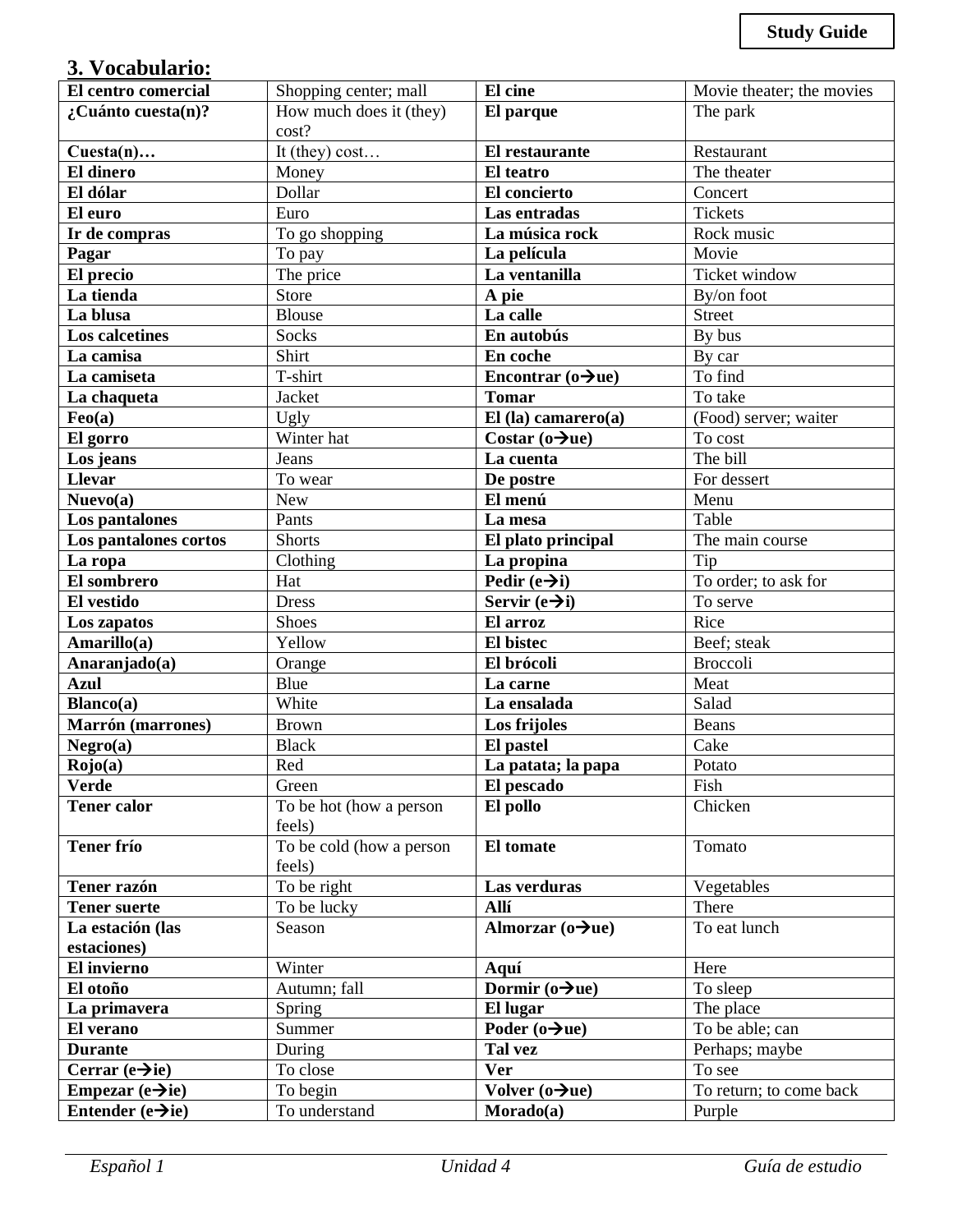**Study Guide**

| Pensar $(e \rightarrow ie)$          | To think; to plan | $\text{Rosado}(a)$           | Pink                |
|--------------------------------------|-------------------|------------------------------|---------------------|
| <b>Preferir</b> $(e \rightarrow ie)$ | To prefer         | Allá                         | Over there          |
| Querer $(e \rightarrow ie)$          | To want           | <b>Hace calor</b>            | It's hot (weather)  |
| El café                              | Café              | <b>Hace frío</b>             | It's cold (weather) |
| El centro                            | Center: downtown  | Jugar ( $u \rightarrow u$ e) | To play             |

### **4. Gramática:**

**-AR Verbs:**

| Yo -o      | $\sim$ Nosotros(as) -amos                         |
|------------|---------------------------------------------------|
| Tú -as     | $\sqrt{\frac{1}{100}}$ Vosotros(as) $-\hat{a}$ is |
| Usted -a   | Ustedes -an                                       |
| Él/ella -a | Ellos/ellas -an                                   |

#### **-ER Verbs:**

| $Y_{0}$ -0   | $N$ osotros $(as)$ -emos        |
|--------------|---------------------------------|
| Tú-es        | $V$ osotros(as) $-\acute{e}$ is |
| Usted -e     | Ustedes -en                     |
| $E1/e1a - e$ | Ellos/ellas -en                 |

#### **-IR Verbs:**

| $\gamma_{0}$ -0 | $\log_{10}(as)$ -imos |
|-----------------|-----------------------|
| Tú -es          | Vosotros(as) $-i$ s   |
| Usted -e        | Ustedes -en           |
| $E1/e1a - e$    | Ellos/ellas -en       |

 **Verbos irregulares/Boot Verbs:** Dormir: o→ue, Poder: o→ue, Volver: o→ue, Devolver: o→ue, Almorzar: o→ue, Costar: o→ue, Encontrar: o→ue, Jugar: u→ue, Empezar: e→ie, Comenzar: e→ie, Querer:e→ie, Preferir: e→ie, Perder: e→ie, Cerrar: e→ie, Entender: e→ie, Tener: e→ie, Venir: e→ie, Pedir: e→i, Servir: e→i, Decir: e→i

| Dormir – To Sleep - $o \rightarrow ue$ |                                        | Poder – To Be able to $\text{-}$ o $\rightarrow$ ue |                                       |            |
|----------------------------------------|----------------------------------------|-----------------------------------------------------|---------------------------------------|------------|
|                                        | - Duermo                               | - Dormimos                                          | - Puedo                               | - Podemos  |
|                                        | - Duermes                              | - Dormís                                            | - Puedes                              | - Podéis   |
|                                        | - Duerme                               | - Duermen                                           | - Puede                               | - Pueden   |
|                                        | Empezar – To Begin- $e \rightarrow ie$ |                                                     | Jugar – To Play - $u \rightarrow u$ e |            |
|                                        | - Empiezo                              | - Empezamos                                         | - Juego                               | - Jugamos  |
|                                        | - Empiezas                             | - Empezáis                                          | - Juegas                              | - Jugáis   |
|                                        | - Empieza                              | - Empiezan                                          | - Juega                               | - Juegan   |
|                                        | Querer – To Want - $e\rightarrow ie$   |                                                     | Perder – To Lose - e→ie               |            |
|                                        | - Quiero                               | - Queremos                                          | - Pierdo                              | - Perdemos |

| - Quiero  | - Queremos | - Piergo  | - Perdemos |
|-----------|------------|-----------|------------|
| - Quieres | - Queréis  | - Pierdes | - Perdéis  |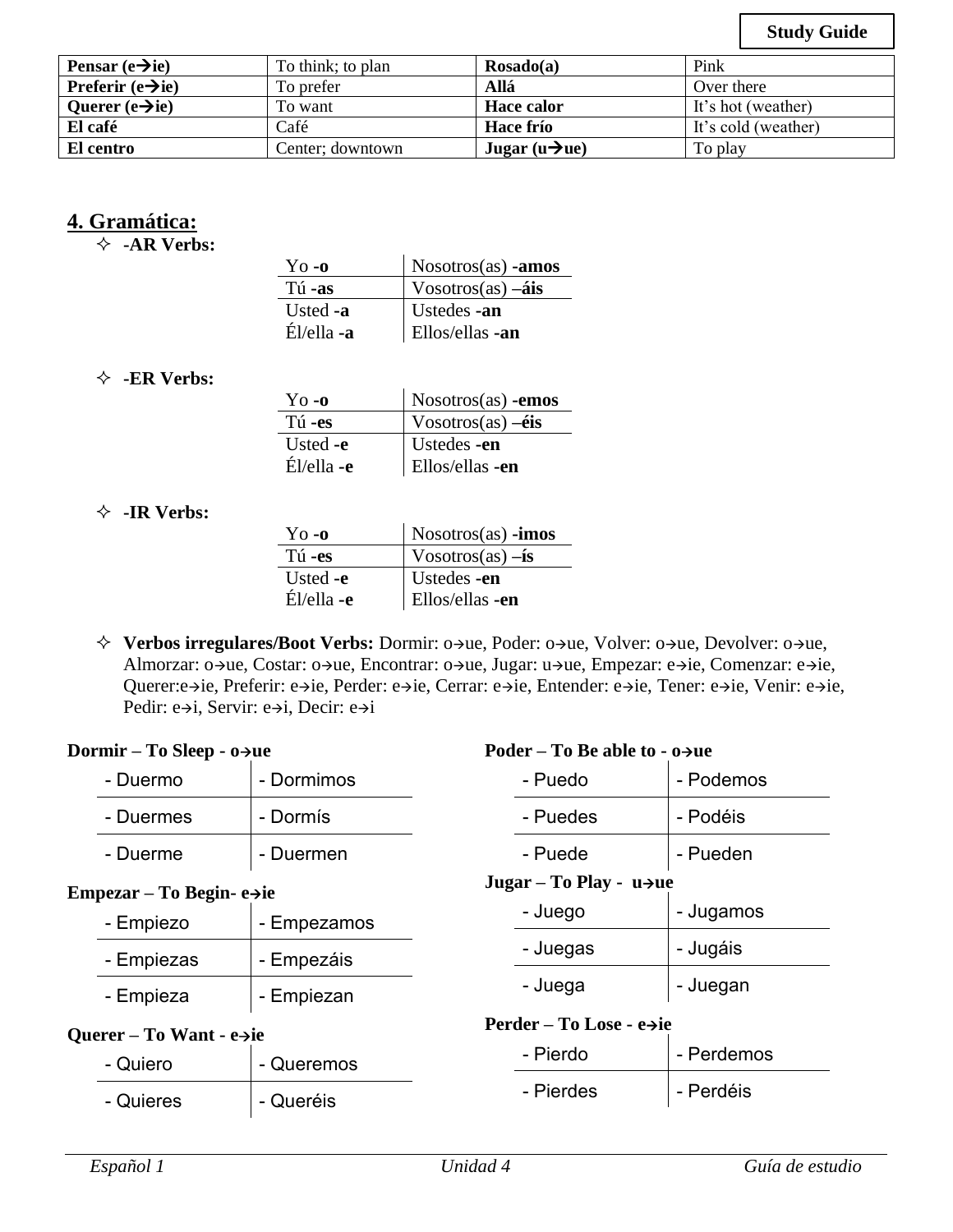| - Quiere               | - Quieren  | - Pierde                            | - Pierden |
|------------------------|------------|-------------------------------------|-----------|
| Servir – To Serve, e→i |            |                                     |           |
| - Sirvo                | - Servimos | Pedir – To Order - $e\rightarrow i$ |           |
| - Sirves               | - Servís   | - Pido                              | - Pedimos |
|                        |            | - Pides                             | - Pedís   |

- Sirve  $\vert$  - Sirven

#### **Direct Object Pronouns:**

|                                  | <b>Direct Object Pronouns</b>                                         |     |                |
|----------------------------------|-----------------------------------------------------------------------|-----|----------------|
|                                  | Direct object pronouns can be used to replace<br>direct object nouns. |     |                |
| <b>Singular</b><br><b>Plural</b> |                                                                       |     |                |
| me                               | me.                                                                   | nos | <b>US</b>      |
| te                               | you (familiar)                                                        | OS  | you (familiar) |
| lo                               | you (formal), him, it                                                 | los | you, them      |
| la                               | you (formal), her, it                                                 | las | you, them      |

- Pide  $\vert$  - Piden

# **4. Cultura:**

Please review your notes sheet on the cultural topics. While culture is not on the exam itself, it will be on a separate take-home quiz.

## **Información general:**

- ✦ The capital of Spain/España is Madrid
- ✦ The flag of Spain is red and yellow.
- ✦ Spain boarders the Atlantic Ocean and the Mediterranean Sea
- ✦ Portugal is to the west of Spain and France is to the north-east
- ✦ Some typical foods of Spain are paella, tortilla española and gazpacho
- ✦ Spain's currency is the euro.

# **Sevilla, las sevillanas y el flamenco:**

- ✦ Sevillanas are similar to flamenco, which involves singing, dancing, guitar playing, along with rhythmic foot taps and clapping.
- ✦ Girls wear el traje sevillana or a traditional costume during Feria de Abril, which takes place in Sevilla, España.

# **El fútbol:**

- ✦ Two soccer teams from Spain are Read Madrid & their rival team FC Barcelona or El Barça.
- ✦ *Himnos oficiales* or official songs are an important part of soccer games in Spain.